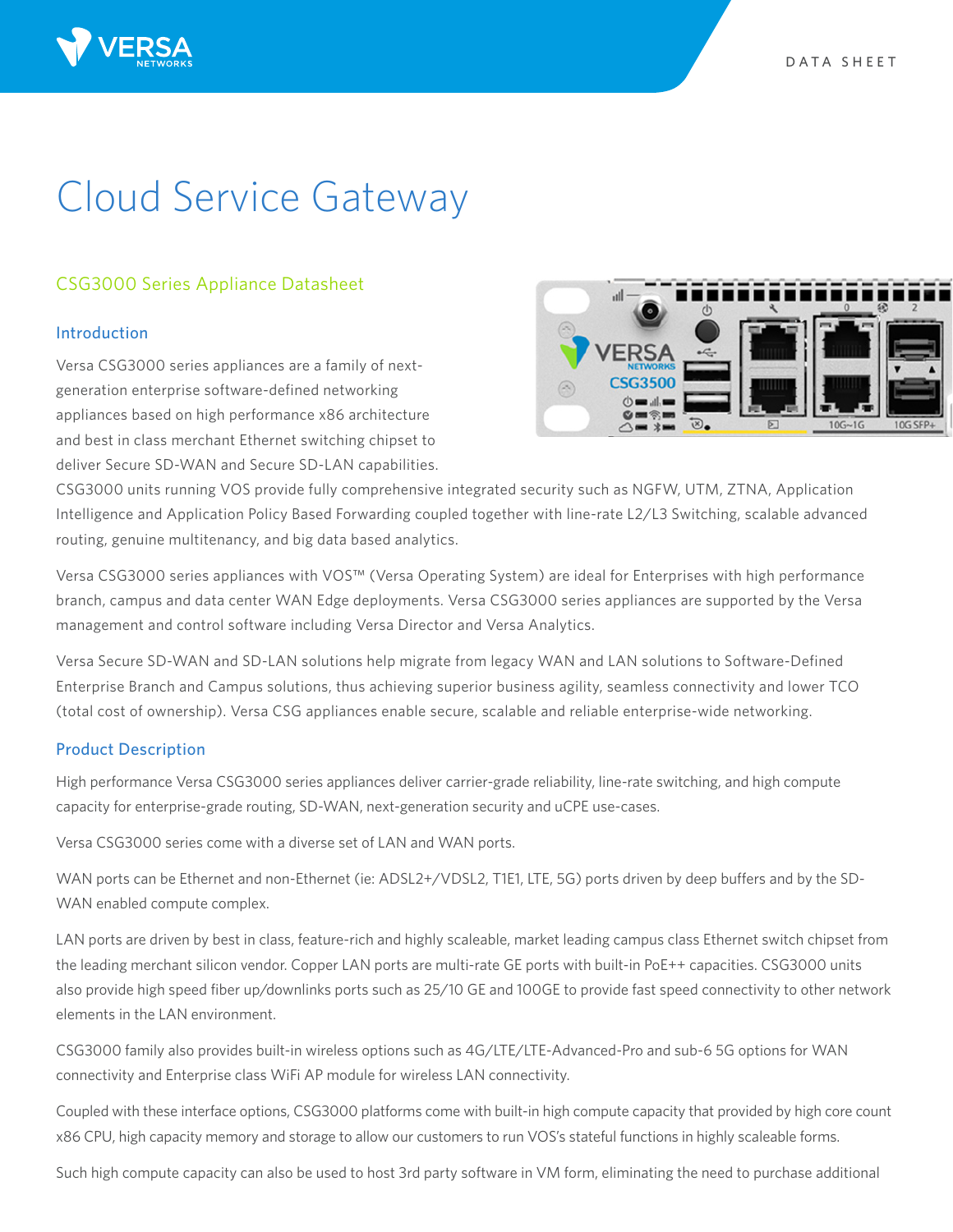compute blades or other stand-alone appliances. That is possible thanks to VOS's built-in capabilities to host and seamlessly service chain 3rd party VMs.

With CSG3000 family of products, Versa consolidates best in class LAN switching, WAN interfaces with diversity, wireless connection options for LAN and WAN, high compute capacity with ability to host 3rd party software to provide a highly integrated platform that is unmatched in the market. CSG3000 simplifies network designs greatly, eliminates separate hardware platforms allowing our customers to consolidate many devices into one helping them save money and simplify their network deployments.

## Product Details

Versa CSG3000 base units come preloaded with high performance switched interfaces for LAN in the form of 8x 10G/5G/2.5G/1G PoE++ (60W), 16x 2.5G/1G PoE (30W), 4x SFP28 (25/10GE) and 2x QSFP28 (100GE) switch interfaces (100GE interfaces are located at the rear of the chassis). A campus class, high performance switching ASIC is dedicated to drive these interfaces at line rate, while the switching ASIC is also connected with high speed interfaces to high performance x86 complex that runs VOS.

For WAN connectivity, each of two copper multirate 10GE interfaces provide 10/5/2.5/1GE speed options to connect to high speed wired modems such as NG-GPON or to external mmWave 5G, sub-6 5G modems or other high performance WAN links that may require multi-rate GE connectivity. In addition, CSG3000 also provides two SFP+ 10GE/1GE interfaces that can support 10GE or 1GE Fiber or copper modules to provide our customers fiber based connectivity options.

Furthermore, a NIC slot in the appliance provides flexibility to add additional Ethernet ports with PoE++ and non-PoE options, such as T1/E1 and VDSL-ADSL2 to connect to diverse set of WAN networks. Ethernet interfaces provided by the NIC can be used for LAN or WAN purposes, entirely configurable by software.

Note that CSG3000 series platforms carry a mix of interfaces directly served by the compute complex and separate set of interfaces driven by the embedded Ethernet switch fabric while all of them are controlled by VOS.

VOS has built-in intelligence to program embedded switch fabric to drive L2, L3, VXLAN, QoS, ACLs, MPLS, IPv4/v6, unicast/ multicast and other functions at line rate across LAN interfaces. All traffic that is received by LAN interfaces will first be processed by Ethernet switch and if the destination is another LAN port where no stateful functions need to be applied to the traffic, the traffic will be forwarded at line rate to destination port(s).

If traffic is destined from LAN to WAN or vice versa or if any flow needs to go through stateful processing for security, application identification, application policies, user/group level traffic management, device fingerprinting or for other purposes, these flows will be processed by VOS. VOS running in the processing complex will pick flows and wil process them seamlessly and hand off to LAN or WAN interfaces depending on traffic destinations and intent defined by policies.

All of such stateless and stateful processing and forwarding of flows will be handled intelligently within the platform seamlessly. Such intelligent processing allows our customers to benefit from best of both worlds; high performance line-rate forwarding for LAN traffic combined together with full suite of stateful functions for L4-L7 without any compromise. This intelligence on seamless traffic handling and traffic management that combines performance with state opens doors for many new applications and use-cases.

The Versa CSG3000 series appliances consist of the following standard models:

Versa CSG3300 is a powerful appliance for deployment within large Enterprise branch or campus sites for networks that require advanced Switching and Routing, Secure SD-WAN along with comprehensive application and cloud-intelligent SD-WAN services on-premises.

Versa CSG3500 is a higher performance appliance for deployment in large Enterprise branch, campus or data center locations for networks that require advanced Switching and Routing, Secure SD-WAN along with comprehensive advanced application and cloud-intelligent SD-WAN services on-premises.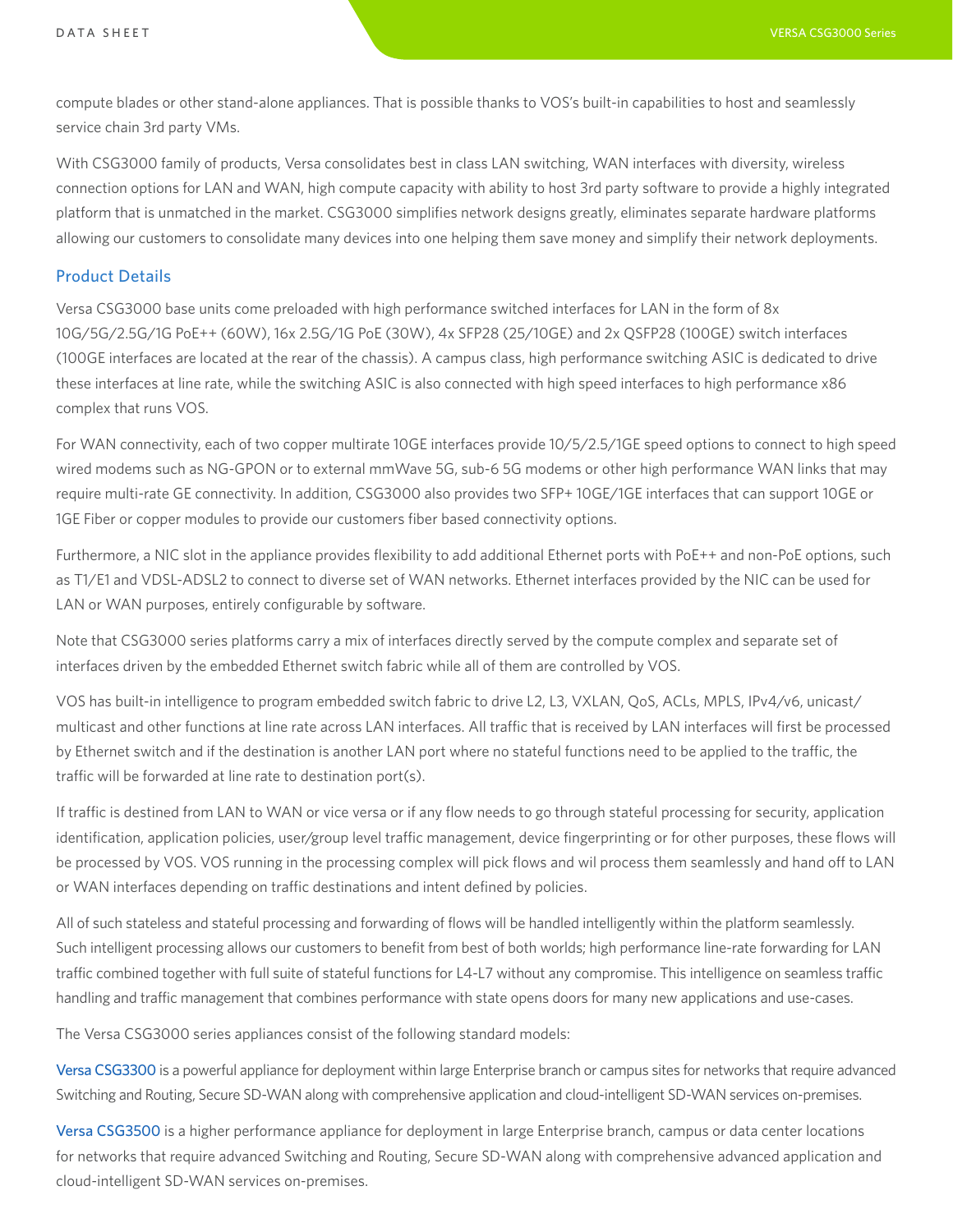Versa appliances have a highly differentiated architecture which integrates security, switching, routing, SD-WAN, multi-tenancy and analytics in a single software operating system VOS™. All of these functions are running on CSG3000 natively. CSG3000 provides high performance switching for L2 and L3 (unicast, multicast, IPv4, IPv6) flows across the LAN fabric at line rate, while such high performance can be combined together with full intelligence of L4-L7. All functions are supported by single configuration file and single OS, that is VOS.

Versa Director supports configuration, monitoring, and provisioning of Versa CSG appliances. Versa Analytics provides device, network, and security analytics for the Versa CSG appliances. The Versa CSG3000 series appliances can be deployed by managed service providers (MSPs) for scalable managed services and by enterprises of all sizes.



*CSG 3000 series Front View and Back View*

## The Versa CSG Appliance Advantage

The Versa CSG3000 series appliances are high performance, scalable high-end branch appliances for Secure SD-WAN and LAN switching deployments with integrated switch fabric.

#### Versatility and Flexibility

 Versa CSG3000 series appliances are based on industry leading switching architecture, along with x86 architecture, taking advantage of the latest performance enhancements for packet processing, encryption offload and compression/ decompression offload capabilities as well as line rate forwarding across LAN ports.

The innovative Versa CSG3000 series appliances are engineered to deliver high-performance and scalable multi-tenant, cloud-native enterprise-grade networking and security services, such as routing, SD-WAN, NGFW, CGNAT, 802.1x based access control and more.

#### Target Desployments

Use-cases and deployments targeted with this consolidated platform include:

- Consolidated WAN Edge and LAN switching, reducing number of platforms deployed and managed
- Integrated high performance compute for high performance stateful deployments and/or for 3rd party VM based software deployments and service chaining
- (WAN Edge) integrated Core or Aggregation layer Ethernet switching that will terminate connections coming from distributed access or edge layer Ethernet switches using its fiber connections running at 25/10GE or 100GE speeds
- High performance WAN Edge, serving large branches, campus sites and small data centers

#### Resiliency and Manageability Advantage:

The Versa CSG3000 series appliances are designed for resiliency and durability to ensure business continuity and services. The CSG3000 appliances come with secure BIOS and securing booting capabilities.

The Versa CSG3000 series appliances have specially designed LEDs that are unique and intuitive to instantly provide device and interface status for ease of manageability.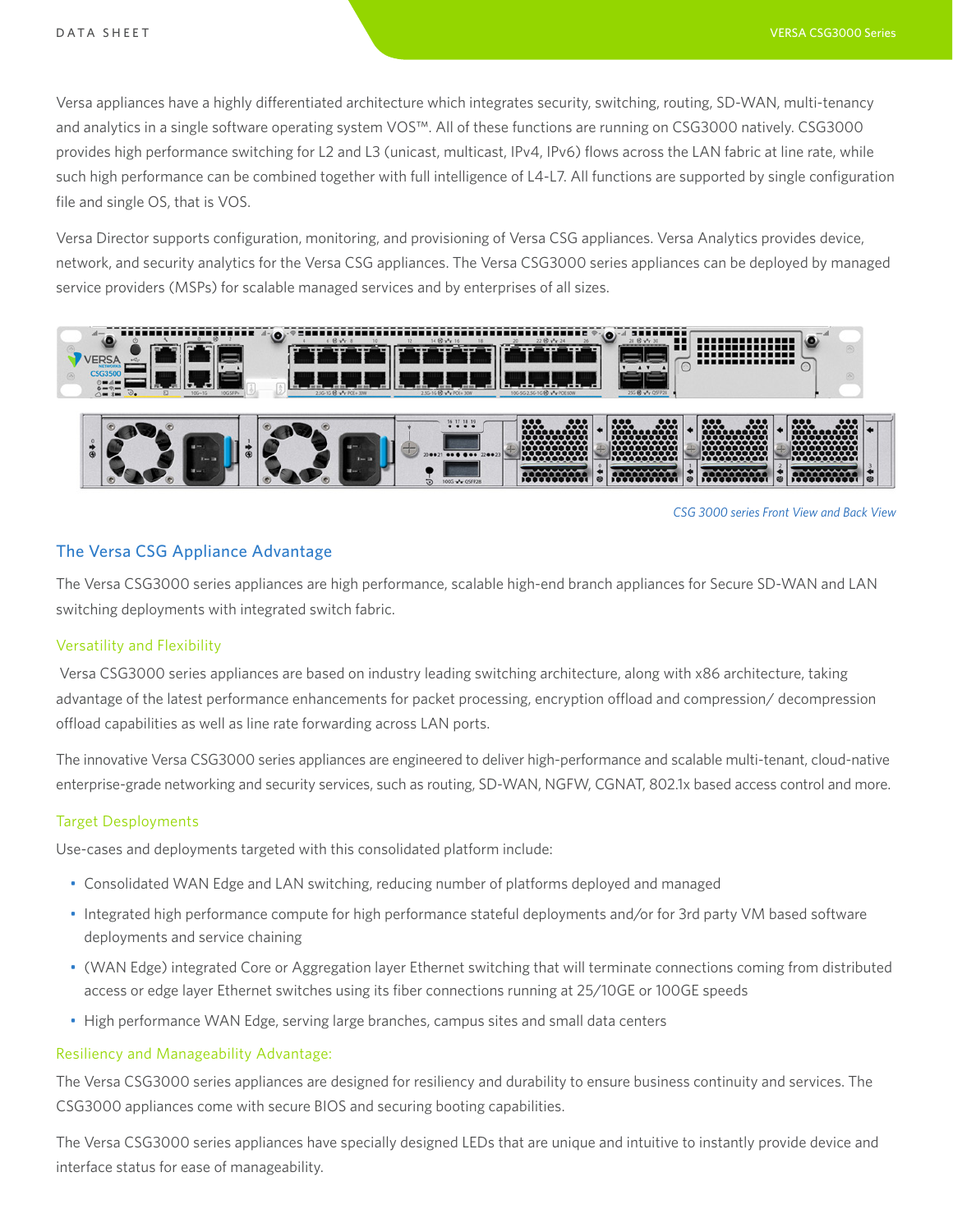Designed with redundant in-field hot replaceable fans and power supply units, with front to back cooling, and high performance envelope, Versa CSG3000 series appliances are setup to meet and exceed requirements of high performance WAN Edge deployments. CSG3000 units come with faceplate integrated rack mount ears making it very easy for them to be installed on standard 19" wide standard racks.

For rack-mounted deployments, the port side of the Versa CSG3000 series appliances is designed to simplify operations and accessibility and to improve visibility of device operational status and health. Status LEDs provide succinct visualization of the operational status of the device and of the Bluetooth, WLAN, and LTE connections.

#### Security Advantage

The platform hardware has been designed with security use-cases in mind. A TPM chip along with crypto acceleration integrated into the appliance ensures the integrity and security of critical data, such as encryption and authentication keys. Also the appliance is built with Secure Boot capabilities.

#### 4G/LTE-Advanced - 5G Advantage

4G/LTE-Advanced Pro support is ubiquitous across all Versa CSG3000 models and can be used as a primary or backup WAN access link for the branch and remote sites. Enterprise customers can deploy Versa CSG3000 series appliances with up to two built-in and two additional attached LTE links simultaneously, providing unmatched resiliency and flexibility for wireless WAN access from the branch.

Each appliance is orderable with two factory-installed enterprise grade, internal CAT-12 LTE Advanced Pro global modems to provide simultaneous connectivity (Active/Active) to two active LTE access links. Each LTE modem provides performance up to 600 Mbps downstream and up to 100 Mbps upstream connection speeds.

The embedded LTE-Adv Pro modules are firmware controlled, smart modems with built-in eSIM capabilities allowing maximum carrier flexibility and deployment ease. The appliance has two externally accessible SIM card slots, one for each embedded LTE-Adv Pro modem. If the appliance is configured with two modems, each SIM card is used to control one LTE radio each. The appliance also has two external USB slots that can be connected to an LTE dongle if desired. With two internal modems customers can deploy up to four simultaneous LTE WAN connections.

Versa CSG3000 appliances also offer 5G and Sub 6 Ghz compatibility, future proofing for next gen 5G networks and connectivity needs.

For more information on bands supported by LTE Advanced Pro module or by sub-6 5G module, see the 5G Datasheet.

#### Wi-Fi Advantage:

Each Versa CSG3000 series appliance can be ordered with a factory-installed 802.11ac (Wave2) high-performance dual-radio access point module to deliver enterprise-grade WLAN connectivity to the branch.

The Wi-Fi AP module is an 802.11 a/b/g/n/an/ac (Wave2) access point that can support up to 8 SSIDs and 255 wireless clients concurrently (total 16 SSIDs). The embedded Wi-Fi AP module supports 2.4-GHz and 5-GHz frequency bands simultaneously (Dual Band, Dual Concurrent Access).

The WiFi module supports 2x2 MU-MIMO with beamforming capabilities and is suitable for small-to-medium-office deployments. The WLAN AP module also supports Mesh Wi-Fi and frequency-band steering capabilities and has the sufficient transmission power and MRC capabilities to process weak wireless signals from distant client devices, thus providing the best possible user experience. For more information, see the Wi-Fi Modem datasheet.

#### NIC options

While Versa CSG3000 units come with built-in PoE+ ports, an additional 4 port Cu GE PoE+ NIC are orderable to run 12 ports with PoE+ capabilities. Versa CSG3000 units and the optional 4 port PoE+ NIC support 802.3af, and 802.3atstandards.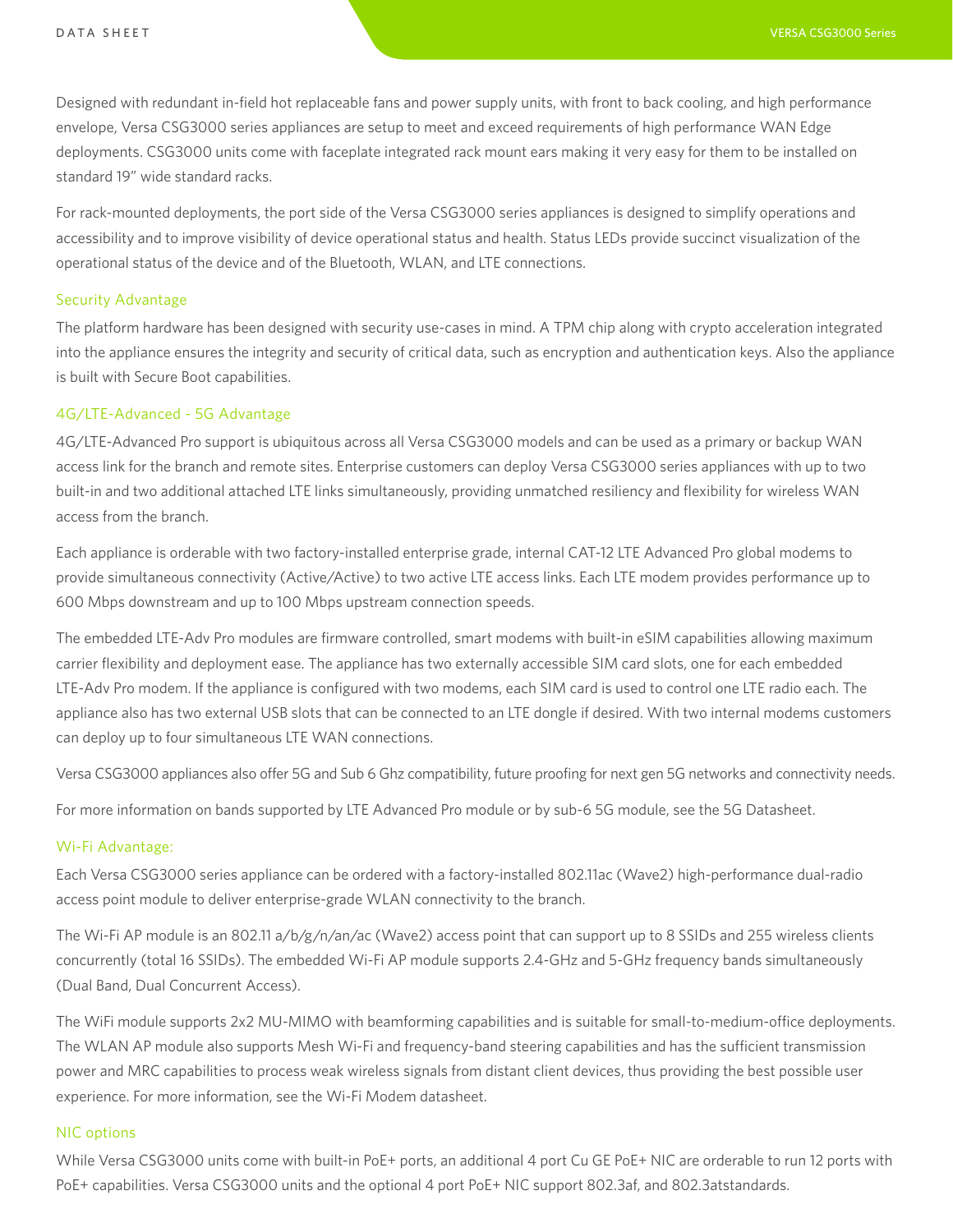Versa CSG3000 series platforms also support additional NIC options such as ADSL/VDSL NIC and T1/E1 NIC, 8 port GE NIC and 4 port GE SFP NIC. For more details please refer to respective datasheets.

## Throughput and Performance for Stateful Functions

Versa CSG3000 series appliance models should be chosen based on the expected throughput and the required features for the target deployment. The table below lists the expected throughput of each appliance model.

|                                       | CSG3300           | <b>CSG3500</b>                     |  |  |
|---------------------------------------|-------------------|------------------------------------|--|--|
| <b>Recommended Deployment</b>         | Enterprise Branch | Enterprise Branch High Performance |  |  |
| Throughput of Processor handled flows |                   |                                    |  |  |
| <b>Routing for WAN</b>                | $10 + Gbps$       | $20 + Gbps$                        |  |  |
| <b>Stateful Firewall</b>              | $10 + Gbps$       | $20 + Gbps$                        |  |  |
| <b>SD-WAN DIA</b>                     | 10 Gbps           | 20 Gbps                            |  |  |
| SD-WAN site to site                   | 5 Gbps            | 13 Gbps                            |  |  |
| <b>NGFW with SD-WAN</b>               | 4 Gbps            | 10 Gbps                            |  |  |
| NGFW + AV with SD-WAN                 | 1.2 Gbps          | 4.5 Gbps                           |  |  |
| NGFW + IPS with SD-WAN                | 700 Mbps          | 3 Gbps                             |  |  |
| NGFW + UTM with SD-WAN                | 450 Mbps          | 2 Gbps                             |  |  |

\*\* For a complete list of software features supported by Versa Networks for the WAN edge, see the VOS™ datasheet.

\*\* Refer to the latest Versa CSG3000 appliance release notes and product documentation for the latest information on supported features, interfaces, limitations, performance, and best practices

\*\* The performance numbers are observed with Versa recommended configuration and traffic conditions. The SD-WAN performance is measured using IMIX packet size mix. The UTM traffic performance is measured assumes 1 Mb response for HTTP traffic when 100 percent traffic is inspected for UTM.

# Throughput Performance and Scaling of Embedded Switching Complex

| <b>Switching Capacity (full-duplex)</b> | 960Gbps                       |
|-----------------------------------------|-------------------------------|
| PPS (full-duplex)                       | 1428Mpps                      |
| Latency                                 | 1.2us                         |
| Fully shared egress packet Buffer       | 8 MB                          |
| L2MC                                    | 4K                            |
| LAGs                                    | 1K                            |
| <b>Members per LAG</b>                  | 2 to 256                      |
| <b>Virtual Ports</b>                    | 8K                            |
| <b>Virtual Forwarding Instances</b>     | 4K                            |
| <b>VLANs</b>                            | 4K                            |
| <b>VRF</b>                              | 4K                            |
| <b>VLAN</b> translation                 | 16K ingress<br>16K egress     |
| <b>MAC based VLANs</b>                  | <b>16K</b>                    |
| <b>ECMP</b> groups                      | 1024 with total of 4K members |
| <b>ECMP</b> members per group           | 1024 max                      |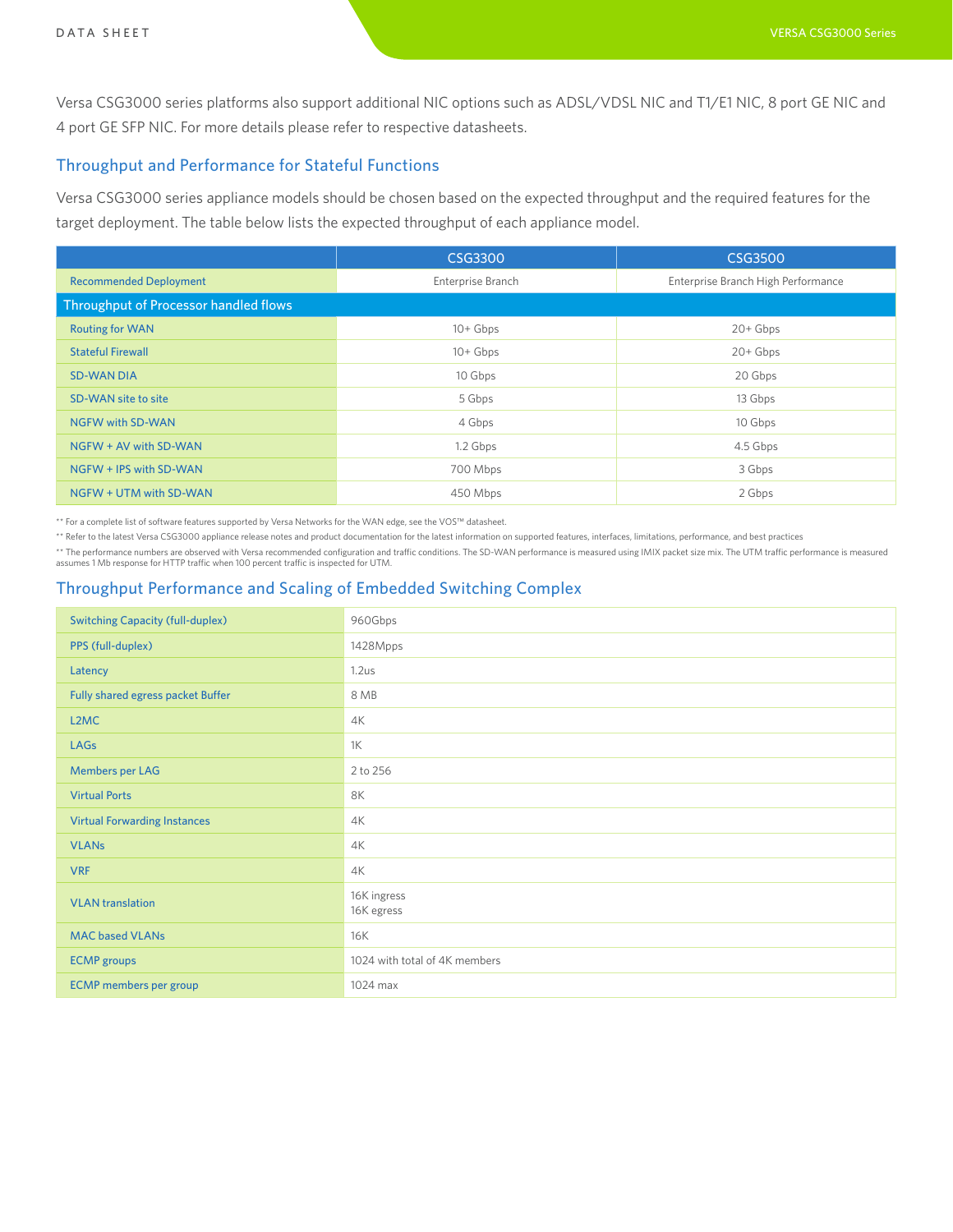# Hardware Specifications

|                                   | <b>CSG1300</b>                                                                                                                                                                                                        | <b>CSG1500</b> |  |  |
|-----------------------------------|-----------------------------------------------------------------------------------------------------------------------------------------------------------------------------------------------------------------------|----------------|--|--|
| <b>Networking Interfaces</b>      |                                                                                                                                                                                                                       |                |  |  |
| <b>Wired Interfaces</b>           | WAN: 2x 10G/5G/2.5G/1G/100M/10M Cu (multirate) 10GE ports, plus 2 x SFP+ routed interfaces                                                                                                                            |                |  |  |
|                                   | LAN Ports: 8x 10G/5G/2.5G/1G PoE++ (60W), 16x 2.5G/1G PoE (30W), 4x SFP28 (25/10GE), 2x OSFP28 (100GE) switch<br>interfaces (located at the rear of the chassis), Plus NIC ports that can be configured as LAN or WAN |                |  |  |
| <b>Wireless Interfaces</b>        | Dual LTE (SIM Cards externally accessible), Sub class 5G modem, WiFi with external antennas, Bluetooth for ZTP, Built-in GPS                                                                                          |                |  |  |
| <b>NIC Support</b>                | 4P GE PoE+, 8P Cu GE, 4P GE SFP, T1/E1, A/VDSL (Annex A, Annex B)                                                                                                                                                     |                |  |  |
| Management                        | 1x GE Cu (dedicated Mgmt port), 1x RJ45 RS232 console, 2x USB                                                                                                                                                         |                |  |  |
|                                   | 128GB SSD                                                                                                                                                                                                             | 256GB SSD      |  |  |
| Other Interfaces and Modules      |                                                                                                                                                                                                                       |                |  |  |
| <b>TPM</b>                        | Yes                                                                                                                                                                                                                   |                |  |  |
| <b>Crypto Acceleration</b>        | Intel SoC built-in Quick Assist Module                                                                                                                                                                                |                |  |  |
| <b>USB</b>                        | 2 x USB 2.0                                                                                                                                                                                                           |                |  |  |
| <b>Physical Characteristics</b>   |                                                                                                                                                                                                                       |                |  |  |
| <b>Unit Weight</b>                | CSG3300: 9Kg (19.84 lb)<br>CSG3500: 9.5Kg (20.95 lb)                                                                                                                                                                  |                |  |  |
| <b>Unit Dimensions</b>            | (W) 440mm, (D) 470 mm, (H) 44mm                                                                                                                                                                                       |                |  |  |
| <b>PSU</b>                        | Internal 920W 1+1 redundancy - back to front airflow, AC to DC                                                                                                                                                        |                |  |  |
| <b>Unit Power</b>                 | 100 - 240 VAC, 50 - 60Hz                                                                                                                                                                                              |                |  |  |
| Cooling                           | Front to Back Cooling with FRU fans - 3+1 redundancy                                                                                                                                                                  |                |  |  |
| <b>Mounting</b>                   | Rack mountable unit                                                                                                                                                                                                   |                |  |  |
| <b>Operational and Compliance</b> |                                                                                                                                                                                                                       |                |  |  |
| <b>Operational Temperature</b>    | 0-40C @ 3,000 m altitude                                                                                                                                                                                              |                |  |  |
| <b>Storage Temperature</b>        | $-20$ to 70 C                                                                                                                                                                                                         |                |  |  |
| <b>Humidity</b>                   | 15-85%                                                                                                                                                                                                                |                |  |  |
| Environmental                     | ROHS compliant                                                                                                                                                                                                        |                |  |  |
| Safety                            | UL/CSA62368-1, IEC60950-1, IEC62368-1 standards                                                                                                                                                                       |                |  |  |
| Regulatory                        | FCC Part 15, Class A (US), CE (EU), CB (IEC)                                                                                                                                                                          |                |  |  |

# Versa CSG3000 NIC Modules

Versa Versa CSG Appliance 1000 series appliances offer field-based configurability using the NIC slot. NIC slots can carry the following NICs and other additional NIC types in the near future, provding the opportunity to further configure platforms based on design requirements.

| NIC Type      | <b>NIC Options</b>                 | <b>Notes</b>                                                                                                                                                                                                                                     |  |
|---------------|------------------------------------|--------------------------------------------------------------------------------------------------------------------------------------------------------------------------------------------------------------------------------------------------|--|
| Copper GE     | 4 x Cu GE with 802.3at<br>$(POE+)$ | 4-port Cu 802.3at (POE+) ports supporting both Type 1 and Type 2 POE devices. Each port can provide up to<br>30W of power, with a maximum of 60W for the module, for connecting PoE devices such as cameras, access<br>points, and VoIP handsets |  |
|               | 8 X Cu GE GE                       | 8-port CU GE NIC                                                                                                                                                                                                                                 |  |
| <b>GE SFP</b> | 4 x GE SFP (Fiber)                 | 4-port Fiber NIC supports GE SFP ports, Fiber Gigabit Ethernet support for 1000Base-SX/LX, IEEE standard/<br>network topology                                                                                                                    |  |
| ADSL / VDSL   | 1 RJ45 port ADSL / VDSL            | Two separate NICs:<br>Single port ADSL, VDSL module supporting Annex A (POTS)<br>Single port ADSL, VDSL module supporting Annex B (ISDN)                                                                                                         |  |
| T1/E1         | $4 \times R$ J $45$ port T1/E1     | Single NIC supporting T1/E1 framing, supports all common formats and PPP, HDLC, Frame relay encapsulations                                                                                                                                       |  |